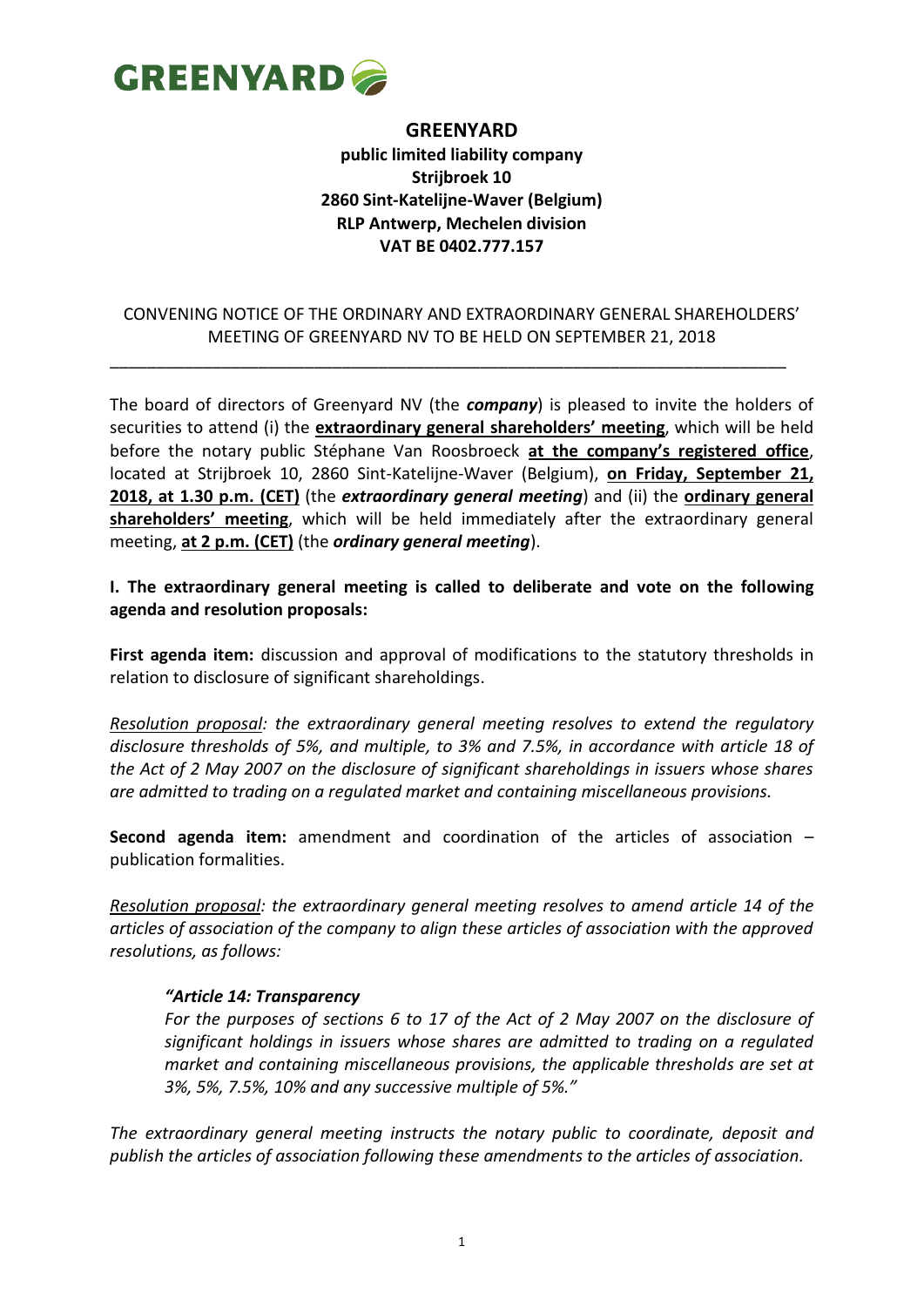# **GREENYARD**

## **II. The ordinary general meeting is called to deliberate and vote on the following agenda and resolution proposals:**

First agenda item: examination of the annual report by the board of directors and the report by the statutory auditor on the annual accounts and the consolidated financial statements regarding the financial year ended on March 31, 2018.

**Second agenda item:** discussion and approval of the annual accounts regarding the financial year ended on March 31, 2018, including the allocation of the result.

*Resolution proposal: the ordinary general meeting resolves to approve the annual accounts regarding the financial year ended on March 31, 2018, including the allocation of the result, as proposed by the board of directors.*

**Third agenda item:** approval of the remuneration report regarding the financial year ended on March 31, 2018, including the remuneration accorded to the directors during the financial year ended on March 31, 2018.

*Resolution proposal: the ordinary general meeting resolves to approve the remuneration report regarding the financial year ended on March 31, 2018, including the remuneration accorded to the directors during the financial year ended on March 31, 2018.*

**Fourth agenda item:** communication and discussion of the consolidated financial statements regarding the financial year ended on March 31, 2018.

**Fifth agenda item:** acknowledgment of voluntary resignation of directors.

*Resolution proposal: the ordinary general meeting takes note of the voluntary resignation of:*

- *Mr Charles-Henri Deprez, domiciled at 2990 Wuustwezel, Noordheuvel 49 (Belgium), as executive director, with effect as of January 26, 2018;*
- *Mavac BVBA, having its registered office at 1852 Beigem, Daalstraat 34 (Belgium), represented by Ms Marleen Vaesen in her capacity of permanent representative, as executive director, with effect as of January 31, 2018.*

**Sixth agenda item:** appointment of Ahok BVBA, represented by Mr Koen Hoffman in his capacity of permanent representative, as independent director in accordance with article 526*ter* of the Belgian Companies' Code and section 2.3 of the Belgian Corporate Governance Code 2009.

*6.1 Resolution proposal*: *the ordinary general meeting resolves to ratify the co-optation of Ahok BVBA, having its registered office at 9070 Destelbergen-Heusden, Steenvoordestraat 166 (Belgium), RPR Ghent 0457.927.595, represented by Mr Koen Hoffman in his capacity of permanent representative, which was co-opted by the board of directors on October 4, 2017 to replace Mr Marc Wittemans, who voluntarily resigned with effect as of June 21, 2017.*

*6.2 Resolution proposal: the ordinary general meeting resolves to appoint Ahok BVBA, having its registered office at 9070 Destelbergen-Heusden, Steenvoordestraat 166 (Belgium), RPR*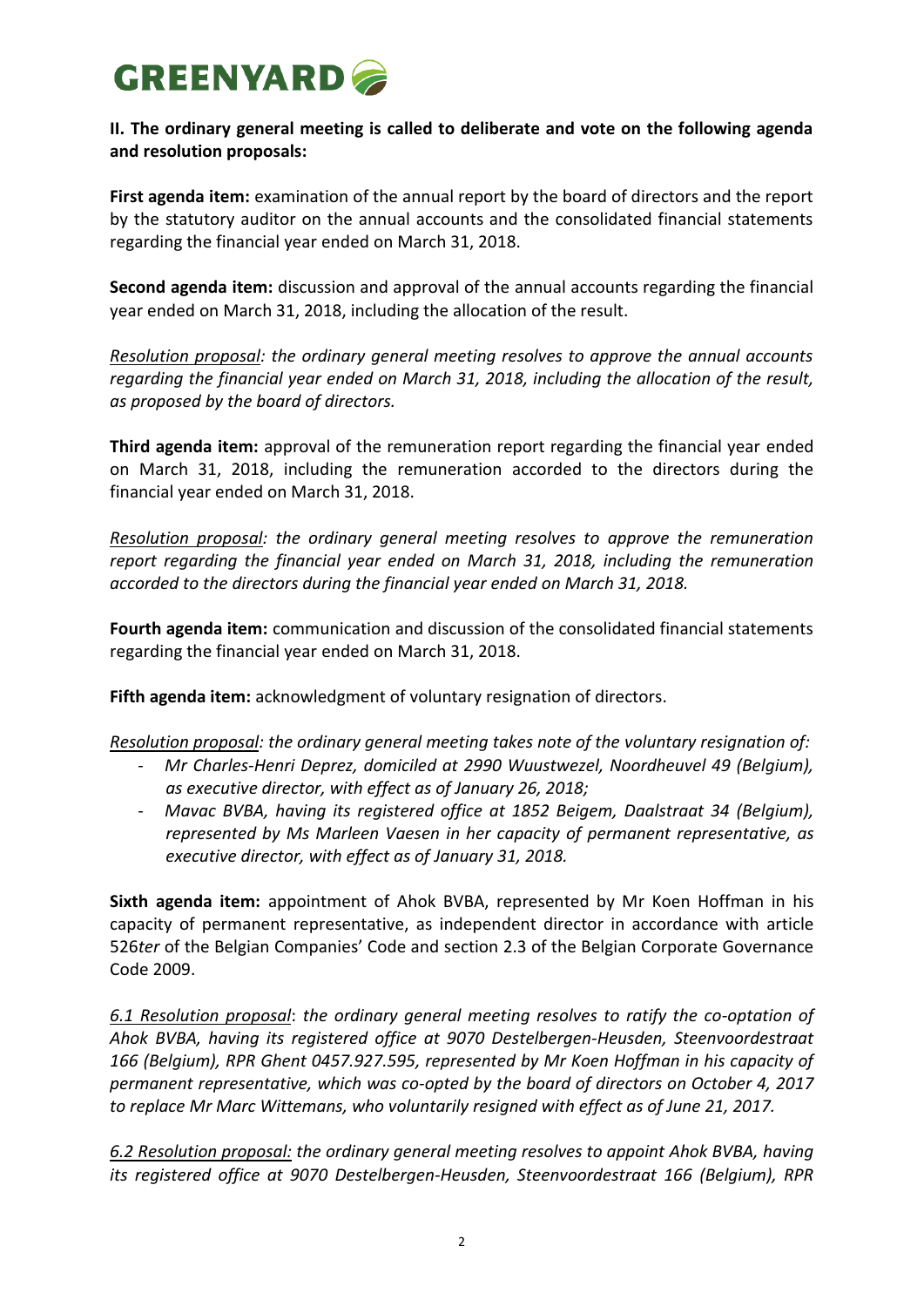

*Ghent 0457.927.595, represented by Mr Koen Hoffman in his capacity of permanent representative, upon proposal of the board of directors and following recommendation by the nomination and remuneration committee, as independent director of the company with effect as of September 21, 2018 for a period which ends immediately after the ordinary general meeting in 2022 regarding the financial year ending on March 31, 2022. The ordinary general meeting takes note of the fact that the director concerned fulfils the conditions of independence as set out in article 526ter of the Belgian Companies' Code and section 2.3 of the Belgian Corporate Governance Code 2009. The ordinary general meeting resolves that its mandate will be remunerated on the same basis as those of the other non-executive directors and additionally as chairman of the board of directors.*

**Seventh agenda item:** definitive appointment of Omorphia Invest BVBA, represented by Ms Valentine Deprez in her capacity of permanent representative, as director.

*Resolution proposal: the ordinary general meeting resolves in accordance with article 519 of the Belgian Companies' Code to definitively appoint Omorphia Invest BVBA, having its registered office at 2860 Sint-Katelijne-Waver, Strijbroek 10 (Belgium), RPR Antwerpen, division Mechelen 0550.428.379, represented by Ms Valentine Deprez in her capacity of permanent representative, which was co-opted by the board of directors on January 26, 2018 to replace Mr Charles-Henri Deprez, who voluntarily resigned with effect as of that date, upon proposal of the board of directors and following recommendation by the nomination and remuneration committee, as non-executive and non-independent director of the company for a period which ends immediately after the ordinary general meeting in 2019 regarding the financial year ending on March 31, 2019. The ordinary general meeting resolves that its mandate will be remunerated on the same basis as those of the other nonexecutive directors.*

**Eighth agenda item:** discharge in favour of the directors and permanent representatives of the directors-companies.

*Resolution proposal: the ordinary general meeting resolves to grant full, complete discharge to each director individually and to the permanent representatives of those directors that are companies, including the former directors and permanent representatives of the former directors-companies, viz. Mr Marc Wittemans, Mavac BVBA (represented by Ms Marleen Vaesen in her capacity of permanent representative), and Mr Charles-Henri Deprez, for the performance of their duties during the financial year ended on March 31, 2018.*

**Ninth agenda item:** discharge in favour of the statutory auditor and its permanent representatives.

*Resolution proposal: the ordinary general meeting resolves to grant full, complete discharge to the statutory auditor and to its permanent representatives, for the performance of their duties during the financial year ended on March 31, 2018.*

**Tenth agenda item:** reappointment of statutory auditor.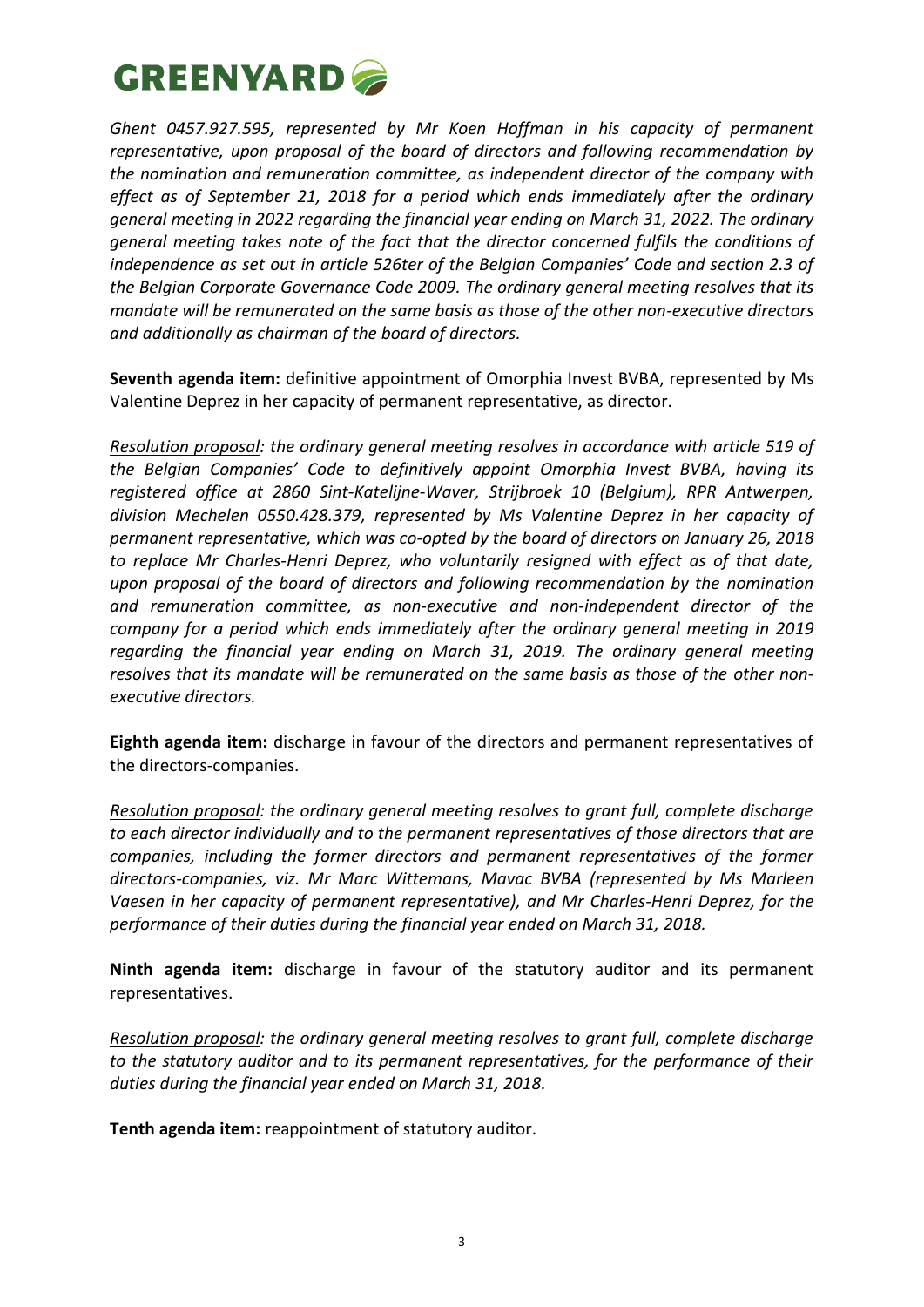

*Resolution proposal: since the mandate of the current statutory auditor of the company expires following the present ordinary general meeting, the ordinary general meeting resolves, following a proposal by the board of directors and upon recommendation of the audit committee, to reappoint Deloitte Bedrijfsrevisoren BV o.v.v.e. CVBA, having its registered office at 1930 Zaventem, Luchthaven Nationaal 1J (Belgium), as the company's statutory auditor, with responsibility for auditing the annual accounts and consolidated financial statements of the company, for a period of three consecutive financial years. This period commences on this day and ends immediately after the ordinary general meeting in 2021 regarding the financial year ending on March 31, 2021.*

*For the exercise of its duties as the company's statutory auditor, Deloitte Bedrijfsrevisoren BV o.v.v.e. CVBA is represented by Ms Charlotte Vanrobaeys in her capacity of permanent representative, having her office at 9051 Sint-Denijs-Westrem, Raymonde de Larochelaan 19A (Belgium).*

*The ordinary general meeting resolves to fix the statutory auditor's total annual fee for auditing the company at EUR 283,130 (excluding VAT – to be indexed annually). The fee due to the statutory auditor and its network for auditing subsidiaries within the group, amounts to EUR 1,700,320 (excluding VAT – to be indexed annually).*

**Eleventh agenda item:** approval of the long-term incentive plan applicable as from AY17/18, as described in the remuneration report regarding the financial year ended on March 31, 2018.

*Resolution proposal: the ordinary general meeting resolves to approve and ratify the longterm incentive plan applicable as from AY17/18, as described in the remuneration report regarding the financial year ended on March 31, 2018. The general meeting also resolves to approve and ratify, in so far as necessary and applicable in accordance with article 556 of the Belgian Companies' Code, any provisions included in the long-term incentive plan applicable as from AY17/18, as described in the remuneration report regarding the financial year ended on March 31, 2018, that (automatically or not) result in, or permit the board of directors (or a committee or certain members of the board of directors) to approve or allow an accelerated or immediate vesting or acquisition of awards made under the long-term incentive plan in the event of a public takeover bid or change of control over the company, and any other clause or feature included in the long-term incentive plan (if applicable) that falls or may be deemed to fall within the scope of article 556 of the Belgian Companies' Code.*

**Twelfth agenda item:** amendment of the remuneration policy for non-executive directors.

*Resolution proposal: the ordinary general meeting resolves to, as explained in the remuneration report regarding the financial year ended on March 31, 2018, amend the remuneration policy for non-executive directors of the company, with effect as of April 1, 2017, in the following way so that:*

- *the fixed annual remuneration amounts to EUR 30,000;*
- *the additional attendance fee per meeting of the board of directors or an advisory committee amounts to EUR 2,500 per meeting;*
- *an additional fixed fee of EUR 10,000 per annum will be paid to the chairman of the board of directors.*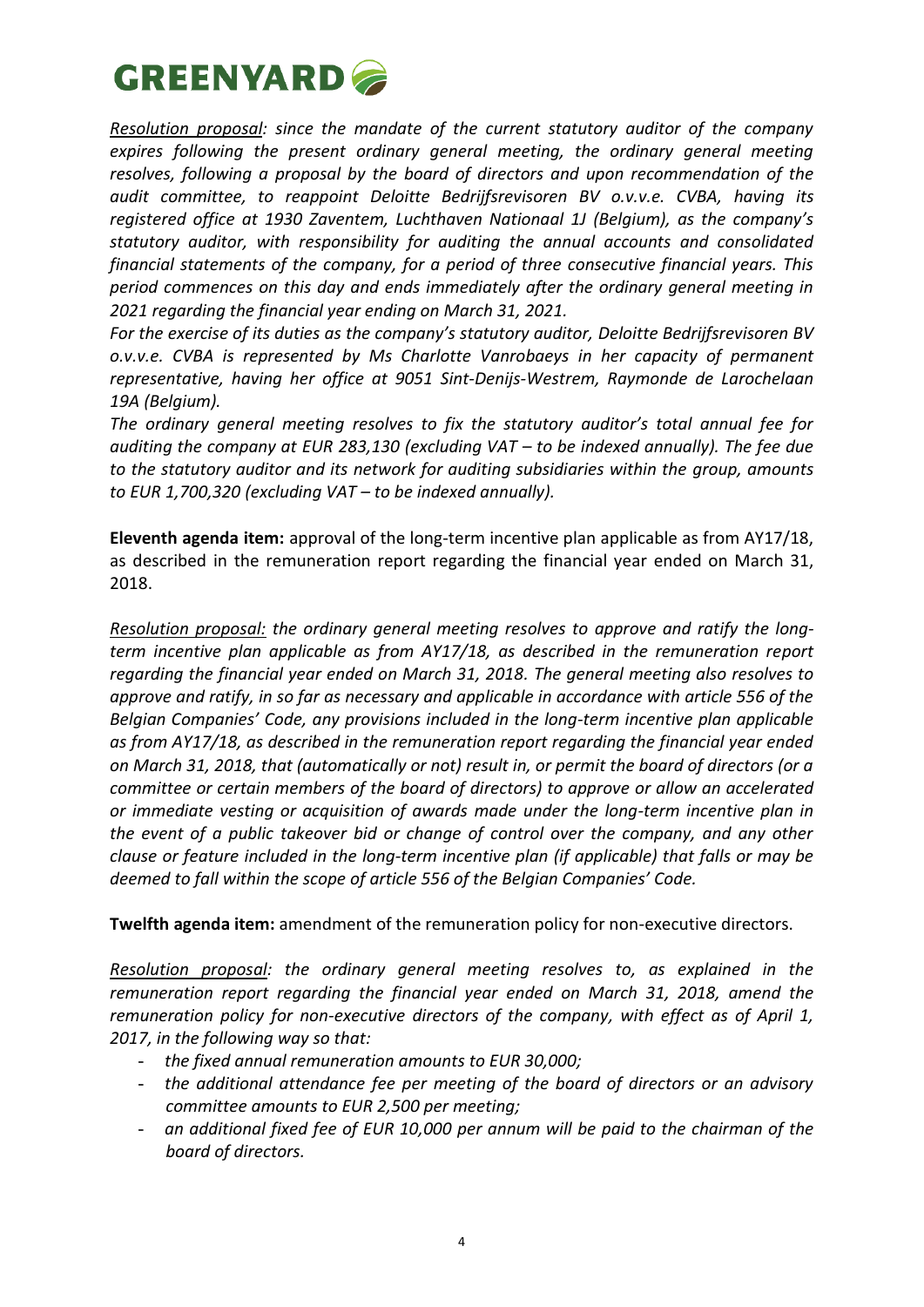## **GREENYARD**

**Thirteenth agenda item:** payment of an additional fee to the independent directors for the financial year ended on March 31, 2018.

*Resolution proposal: the ordinary general meeting resolves to, as explained in the remuneration report regarding the financial year ended on March 31, 2018, pay an additional fee of EUR 22,500 in total to the four independent directors, viz. Ahok BVBA (represented by Mr Koen Hoffman in his capacity of permanent representative), Ms Hilde Laga, Aalt Dijkhuizen B.V. (represented by Mr Aalt Dijkhuizen in his capacity of permanent representative) and Gescon BVBA (represented by Mr Dirk Van Vlaenderen in his capacity of permanent representative) for additional work carried out during the financial year ended on March 31, 2018.*

**Fourteenth agenda item:** approval of, as set out in article 520*ter*, second section of the Belgian Companies' Code, to waive for the current financial year ending on March 31, 2019 the requirement that at least one fourth of the variable remuneration for an executive director must be based on prior established and objectively measurable performance criteria over a period of at least two years, and that at least another fourth must be based on prior established and objectively measurable performance criteria over a period of at least three years.

*Resolution proposal: the ordinary general meeting resolves to approve, as set out in article 520ter, second section of the Belgian Companies' Code, to waive for the current financial year ending on March 31, 2019 the requirement that at least one fourth of the variable remuneration for an executive director must be based on prior established and objectively measurable performance criteria over a period of at least two years, and that at least another fourth must be based on prior established and objectively measurable performance criteria over a period of at least three years.*

**Fifteenth agenda item:** approval of change of control provisions according to article 556 of the Belgian Companies' Code related to the Facilities Agreement, as amended by the Amendment Agreement.

*Resolution proposal: the general meeting resolves in accordance with section 556 of the Belgian Companies' Code to approve and, in so far as necessary, ratify (i) clause 10.1 ('Exit') of the EUR 375,000,000 Facilities Agreement of December 22, 2016 between Greenyard NV as the company, Greenyard NV and certain of its subsidiaries as original borrowers and/or original guarantors, BNP Paribas Fortis SA/NV, KBC Bank NV and ING Belgium NV/SA, as bookrunning mandated lead arrangers and mandated lead arrangers, the initial lenders mentioned therein and ING Bank N.V. as agent and as security agent (the Facilities Agreement), as amended by the amendment agreement dated 20 November 2017, between, amongst others, Greenyard NV as company, Greenyard NV and certain of its subsidiaries as borrowers and/or guarantors, Greenyard Prepared UK Limited, the lenders mentioned therein and ING Bank N.V. as agent and security agent (the Amendment Agreement*)*, and (ii) any other provision of (a) the Facilities Agreement, as amended by the Amendment Agreement, and (b) all other documents and transactions relating to the Facilities Agreement, as amended by the Amendment Agreement, granting rights to third parties affecting the assets of Greenyard NV or causing a debt or an undertaking for the company,*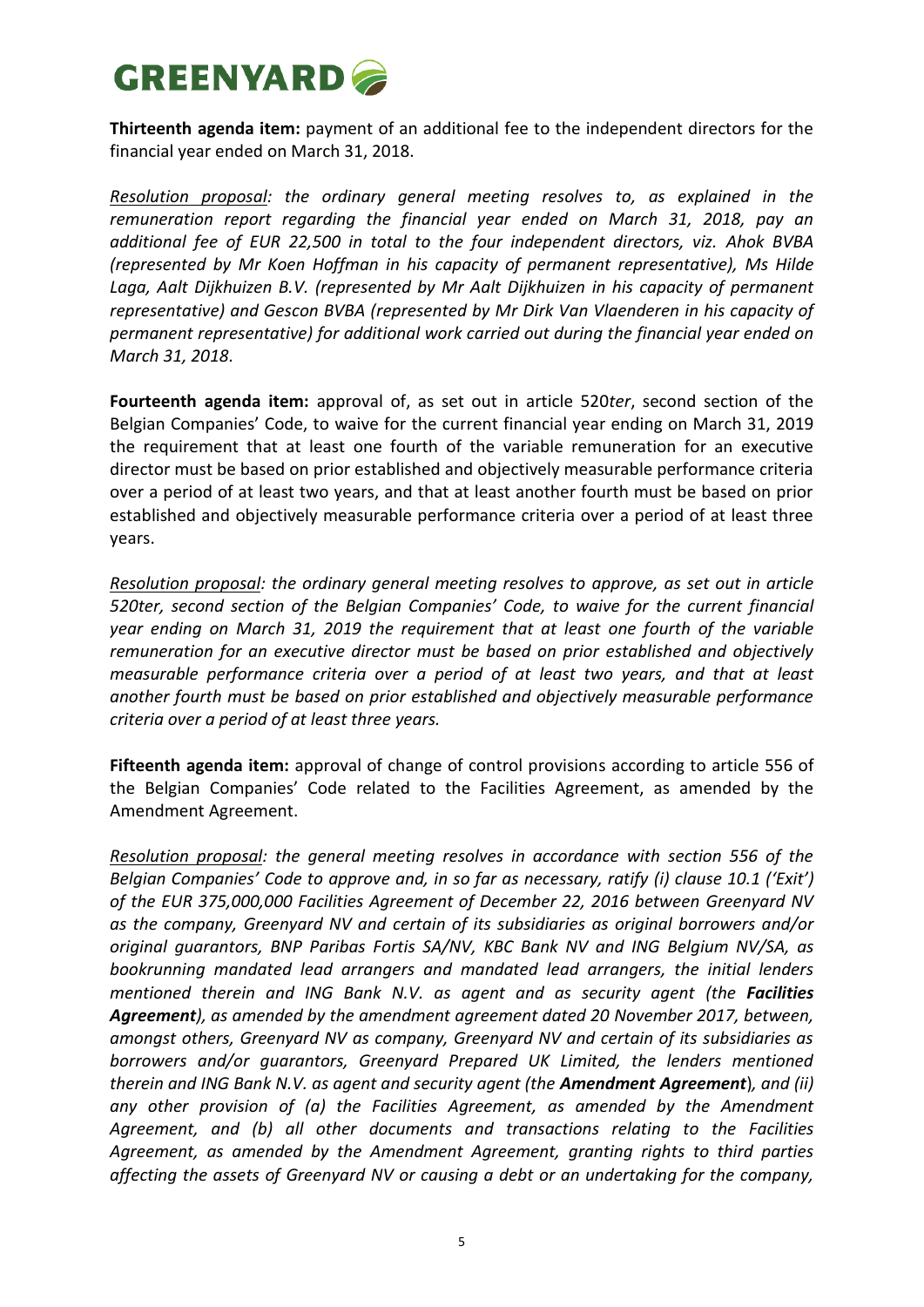

*whenever the exercise of such rights depends on the launch of a public takeover bid on the shares of Greenyard NV or a change of control thereof.* 

**Sixteenth agenda item**: cancellation of the VVPR-strips issued by the company.

*Resolution proposal: the ordinary general meeting acknowledges that the Pinguin VVPRstrips have become without any value or object since 2013 as a result of the Belgian Program Act of 27 December 2012. The ordinary general meeting therefore resolves to formally cancel all VVPR-strips (ISIN Code BE0005618898) that the company has issued in the past. Two directors of the company are hereby authorized to, acting jointly, take all steps in order to fully execute this cancellation of the VVPR-strips.*

In order to take part in person or by means of a proxy at the ordinary general meeting and the extraordinary general meeting, the holders of securities issued by the company are kindly asked to take due note of the following provisions, in accordance with article 32 of the articles of association:

\*\*\*

### **CONDITIONS FOR ADMISSION**

According to section 536, §2 of the Belgian Companies' Code, shareholders are admitted to the ordinary general meeting and the extraordinary general meeting and can exercise their voting rights thereat if the company is able to determine on the basis of evidence obtained in accordance with the procedure set out below that, on **Friday, September 7, 2018, at midnight (24.00 hours) CET** (the *registration date*), they were actually holders of the number of shares with which they intend to participate at the ordinary general meeting and the extraordinary general meeting, regardless of the number of shares of which they are holder on the date of the ordinary general meeting and the extraordinary general meeting.

In order to be able to take part in and vote at the ordinary general meeting and the extraordinary general meeting, the shareholders must comply with the formalities below. They have to notify their participation to the ordinary general meeting and the extraordinary general meeting (i) to ABN AMRO Bank N.V. (*ABN AMRO*) via the electronic procedure, or (ii) to the company via the written procedure:

- *(i) Electronic notification of participation*
- holders of **registered shares** or **dematerialized shares** who wish to participate at the ordinary general meeting and the extraordinary general meeting can register electronically. To register electronically, the shareholder (or the financial intermediary upon the shareholders' instruction in the event of dematerialized shares) must register itself via ABN AMRO (at [www.abnamro.com/evoting\)](http://www.abnamro.com/evoting) **no later than Saturday, September 15, 2018**.

The certified account holder or the settlement institution that holds the dematerialized shares, should deliver to ABN AMRO (via [www.abnamro.com/intermediary\)](http://www.abnamro.com/intermediary) on Saturday, September 15, 2018 at the latest, an electronic certificate confirming the number of dematerialized shares registered and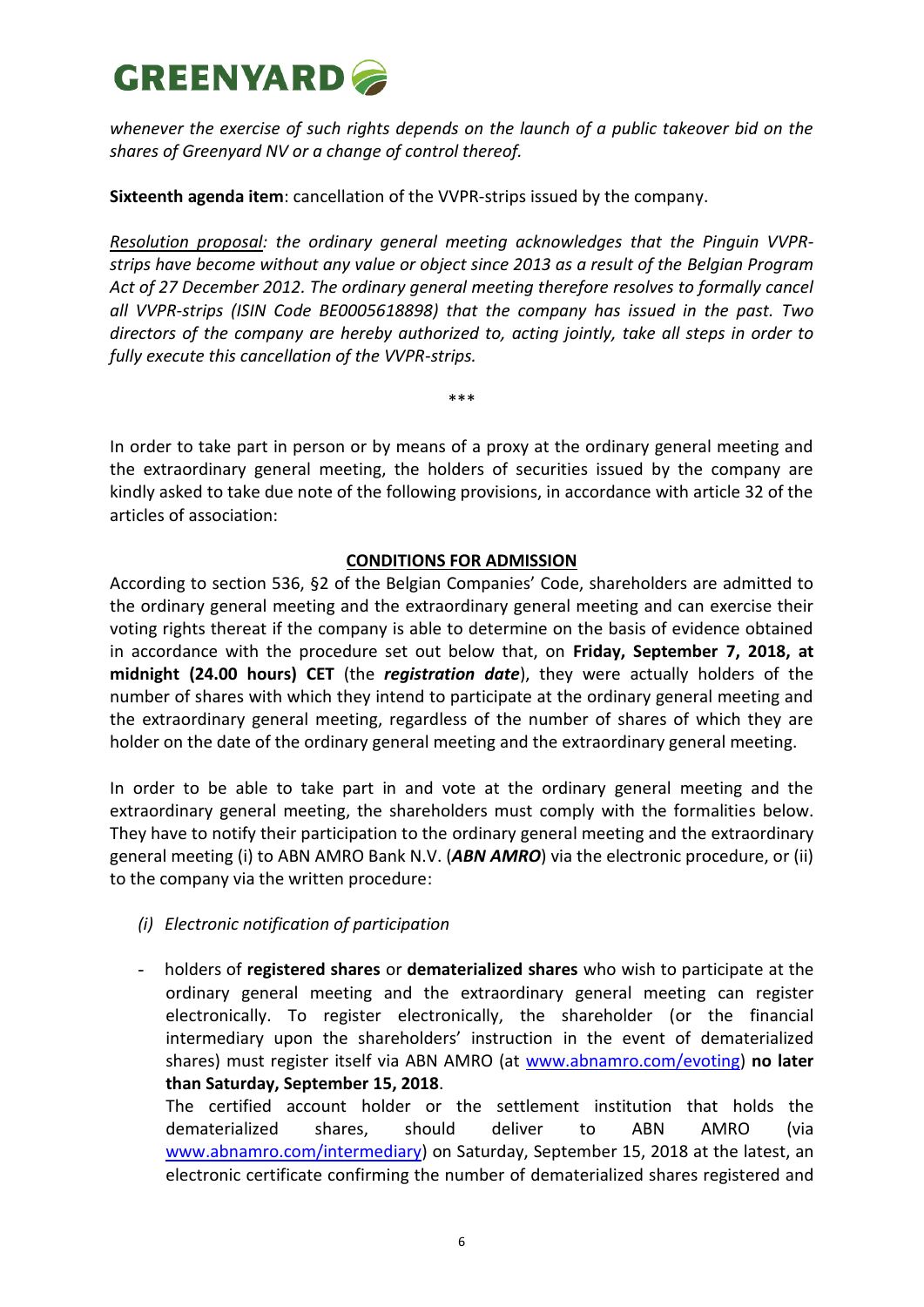## **GREENYARD**

held in the name of the shareholder on the registration date and for which the shareholder has instructed to participate to the meetings. ABN AMRO will provide the shareholders who have registered electronically directly or via the relevant financial intermediary, with an admission ticket.

### *(ii) Written notification of participation*

- For shareholders that wish to notify their participation in written form, holders of **registered shares** must notify the company by ordinary post or email of the number of shares with which they wish to participate in the ordinary general meeting and the extraordinary general meeting **no later than Saturday, September 15, 2018**. A form entitled 'notice of participation for shareholders' is available on the company's website (https:/[/www.greenyard.group,](http://www.greenyard.group/) under Investor Relations, Corporate Governance, Shareholders' Information), which can be used for this purpose. The company will verify that the stated shares are held by the relevant shareholders on the registration date on the basis of their entry in the company's register of holders of registered shares.
- holders of **dematerialized shares** must prove ownership of the relevant number of dematerialized shares by means of a certificate issued by a recognised account holder or clearing agency confirming the number of shares registered in their accounts in the shareholders' name on the registration date and for which the shareholder has stated he wishes to participate in the ordinary general meeting and the extraordinary general meeting. The certificate issued by the recognised account holder or clearing agency must be provided to the company by ordinary post or email **no later than Saturday, September 15, 2018**.

In addition, the relevant shareholders must give notice to the company of their intention to take part in the ordinary general meeting and the extraordinary general meeting no later than the last-mentioned date. A form entitled 'notice of participation for shareholders' is available on the company's website (https:/[/www.greenyard.group,](http://www.greenyard.group/) under Investor Relations, Corporate Governance, Shareholders' Information), which can be used for this purpose.

According to section 537 of the Belgian Companies' Code, holders of bonds and warrants issued with the cooperation of the company may attend the ordinary general meeting and the extraordinary general meeting with only a consultative vote. For this purpose, they are required to satisfy the same conditions for admission as apply to shareholders, as set forth above.

### **VOTING BY PROXY**

Each shareholder may take part in the meetings in his/her own name or, providing the articles of association are complied with, have itself/himself/herself represented by a proxy. Shareholders wanting to be represented must, in addition to fulfilling the aforementioned registration formalities, use the following means provided by the board of directors:

- The shareholder has the possibility to grant an **electronic proxy**. Shareholders wishing to use this option, must use the platform provided by ABN AMRO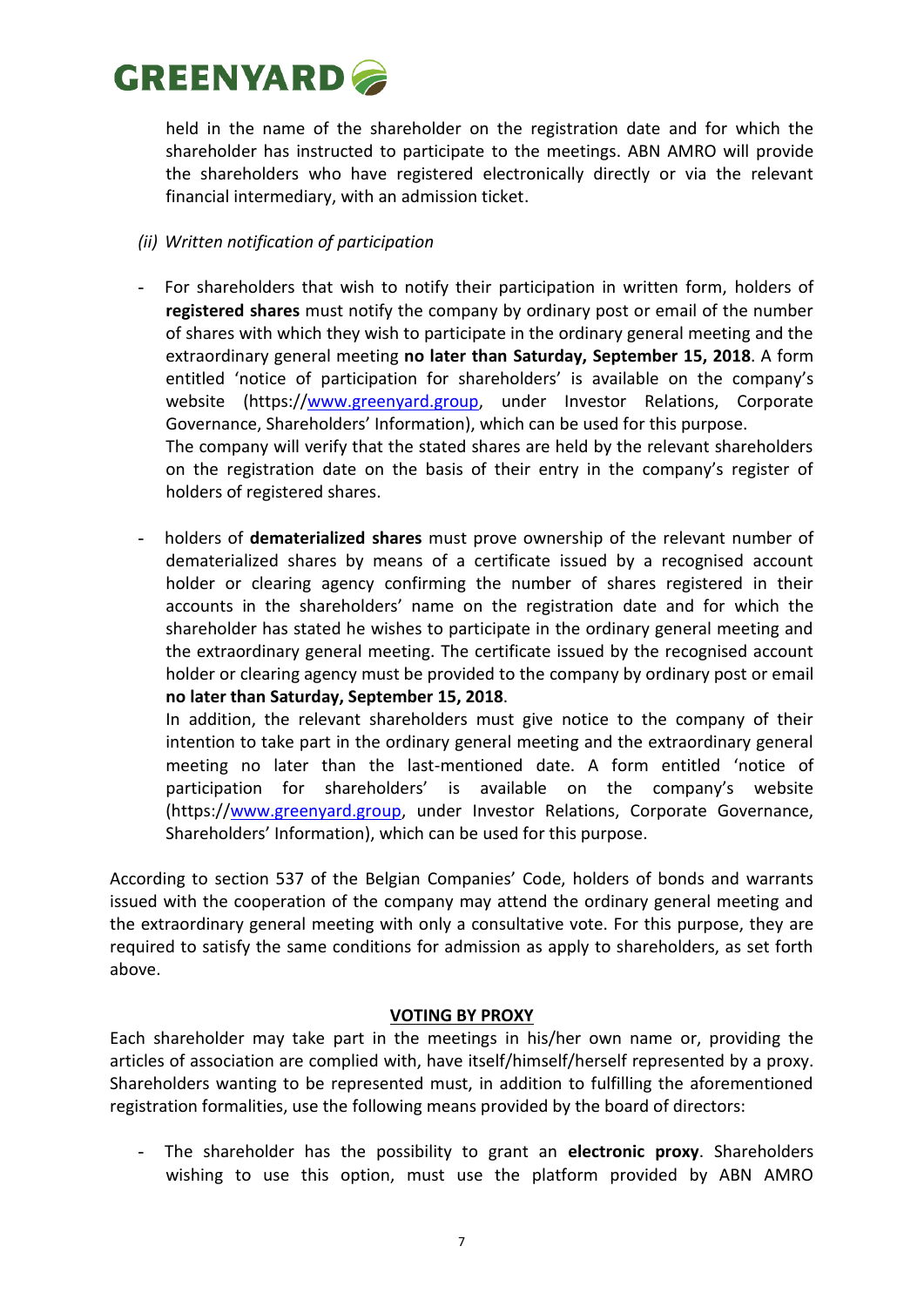

[\(www.abnamro.com/evoting\)](http://www.abnamro.com/evoting), where the shareholder can grant a proxy with voting instructions via an electronic form (as the case may be, to a representative of the company). The company must be notified of the proxy **no later than Saturday, September 15, 2018** through the platform of ABN AMRO. Shareholders who have granted an electronic proxy must sign the proxy by way of advanced electronic signature. In case the shareholder grants an electronic proxy, the shareholder will be provided the proxy. The shareholder must print and sign this proxy and hand over the signed proxy to the person who has been granted the proxy.

- In the event the shareholder wishes to grant a **written proxy**, use should be made of the proxy forms that are prepared for the ordinary general meeting and the extraordinary general meeting and that are available to the shareholders on the company's website (https:/[/www.greenyard.group,](http://www.greenyard.group/) under Investor Relations, Corporate Governance, Shareholders' Information). The company must be notified of the proxy by ordinary post or email **no later than Saturday, September 15, 2018**. If notice is given by email, the original proxy must subsequently be lodged at respectively, the ordinary general meeting and the extraordinary general meeting.

Appointment of a proxy is done in accordance with the relevant Belgian legislation, particularly as regards conflicts of interests and the keeping of a register.

### **RIGHT TO ASK QUESTIONS**

Shareholders who meet the aforementioned requirements may ask questions either beforehand (in writing) or (verbally) during the ordinary general meeting and the extraordinary general meeting relating to each of the reports by the board of directors and the statutory auditor as well as on other items on the agenda for the ordinary general meeting and the extraordinary general meeting.

The company must have received written questions by ordinary post or email **no later than Saturday, September 15, 2018**.

More-detailed information on how to exercise the right to ask written question can be found on the company's website (https:/[/www.greenyard.group,](http://www.greenyard.group/) under Investor Relations, Corporate Governance, Shareholders' Information).

#### **THE RIGHT TO HAVE ITEMS PUT ON THE AGENDA AND LODGE RESOLUTION PROPOSALS**

One or more shareholders who alone or collectively hold 3% of the company's share capital may request the company in writing to place one or more items on the agenda of the ordinary general meeting and the extraordinary general meeting and to include resolution proposals relative to items on or to be included on the agenda.

The company must have received the written requests by ordinary post or email **no later than Thursday, August 30, 2018, at 4 p.m. (CET)**. As the case may be, the supplemented agenda will be notified **no later than Thursday, September 6, 2018**.

More-detailed information on this can be found on the company's website (https:/[/www.greenyard.group,](http://www.greenyard.group/) under Investor Relations, Corporate Governance, Shareholders' Information).